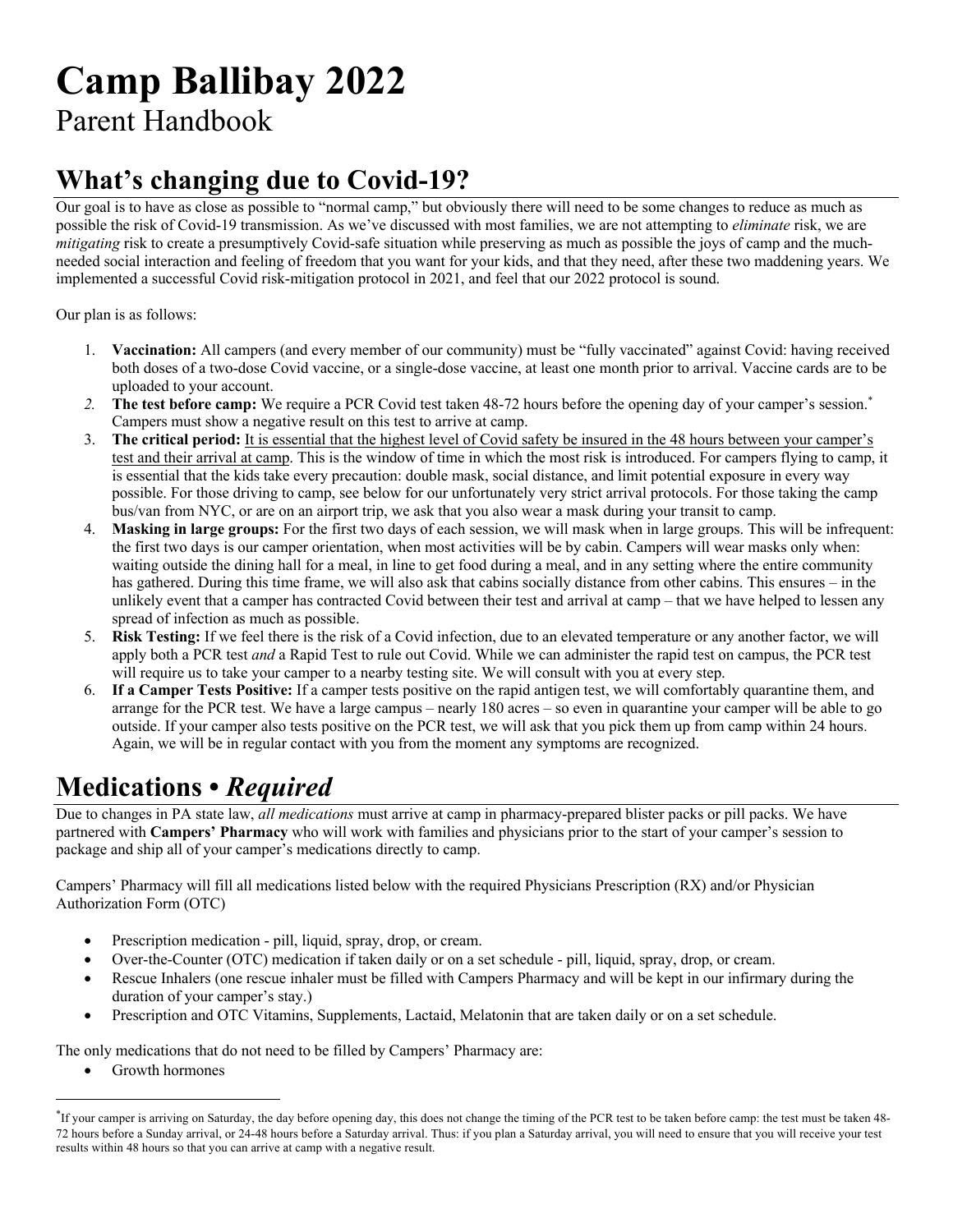- Epi-Pens
- OTC PRN meds (medications that are both over-the-counter and taken only as needed)

At camp we keep a stock of most over-the-counter items taken as needed such as Tylenol, Advil, Benadryl, Tums, etc. so there is no need to have Campers' Pharmacy dispense these typical items. If there is an OTC item you would like us to keep on hand for your child, please let us know.

*See the Campers' Pharmacy instruction page in this packet for details and be sure to register with Campers' Pharmacy at least 30 days before the start of your camper's session.*

# **Hearing Protection •** *Required*

If your camper will be participating in the rock program or might wish to sing or play an instrument in a rock band, we ask that you pack high quality hearing protection for your camper. Each rock studio is equipped with a Sound Pressure Level (SPL) meter, and when the volume of a rehearsal passes a certain threshold, all participants must wear hearing protection if they wish to remain at the rehearsal. Please reenforce the importance of hearing protection with your camper.

Something like this is recommended: https://ballibay.family/EarPeace

### **New Cabin Naming • Gender Expressions • Camper Photos**

Out of respect for our nonbinary campers and staff, we've re-named our cabin areas. What has historically been known as the "girls' area" is now referred to as the "Up the Hill" cabin area, and cabins are numbered U1, U2, U3, etc… instead of G1, G2, G3. Similarly, the "Down the Hill" cabin area is the new name for the living area where most kids and staff use he/him pronouns, and the cabins are now D1, D2, D3, etc…

Ballibay has always been a gender-diverse community, and we've very pleased that our on-line registration partner Ultracamp has implemented a gender expression menu that better accommodates this diversity.

Please log in to your Ultracamp account and check that your campers' gender expression, pronouns, and preferred name reflect your campers' current wishes: http://login.ballibaycamps.com/

#### *Also please make sure your campers' photos are current, and clearly show their faces.*

### **Discord Server, Facebook Group**

While at camp the kids will be disconnected from the Internet and Social Media, but our campers have created a Discord server, so if your kids are on Discord and they want to meet some new and returning campers, make some friends, and get some questions answered kid-to-kid, they should feel free to join: https://ballibay.family/join-discord

Also, for parents (and campers, too, if they are on Facebook) we have a Ballibay Families and Alumni Facebook group that you are all very welcome to join. Here you can meet current camp families, and camper and staff alumni from every generation of camp going back to the 1960s. It's a pretty neat space: http://facebook.com/groups/ballibay

### **Meet the Directors on Zoom**

We'll miss our in-person "meet the directors" sessions on opening days this summer, but, due to our Covid protocol, they will not be possible. As an alternative, are holding Zoom meetings where you can meet John, Kristin, Sarah, and Dustin.

We've already held three successful zoom sessions and are planning several more in June. If you are just registering, or were unable to attend a previous session, please look for an email from Sarah with a Doodle poll for the upcoming sessions, or email us at: directors@ballibayCamps.com

### **Cabin Requests & Assignments**

Cabin requests can be submitted online by logging into your account and navigating to the forms section or going directly to http://cabinrequest.BallibayCamps.com

**Cabin requests must be mutual:** If one family fills out a request, the *requested* family must fill out the portion of their form that accepts the request.

Cabins are assigned by age, so cabin requests that would move a camper out of his or her age-appropriate cabin typically cannot not be honored. If a request from two different age groups can be honored, the older camper will always be moved to the lower-aged cabin; we never place younger campers in older cabins based on requests.

Ballibay Parent Handbook – May 4, 2022 2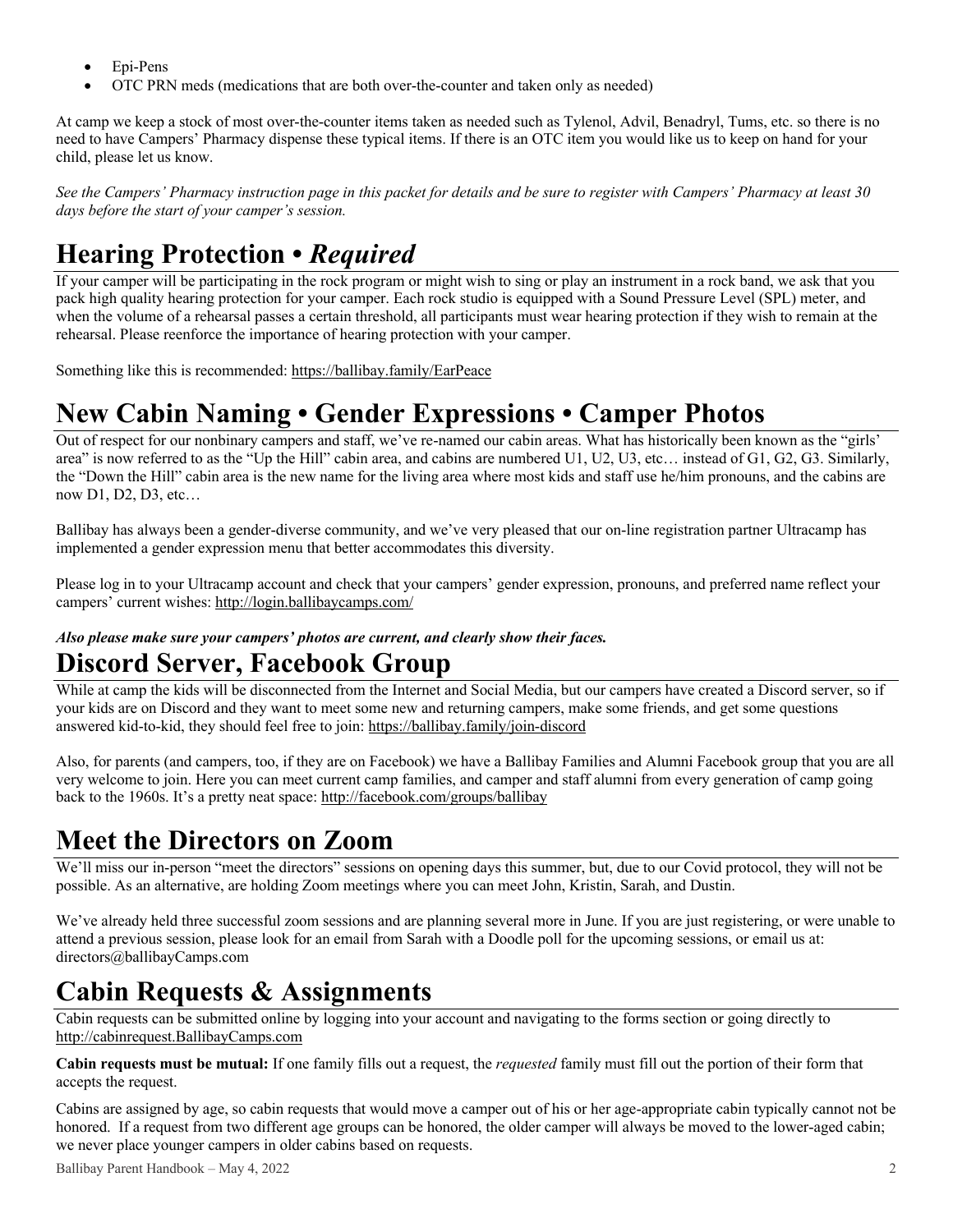Many factors go in to assigning campers to cabins, and we cannot guarantee that all requests will be honored.

While cabin friendships are certainly important, Ballibay does not group any activities by age, and so close friendships form based on *affinities*, and thus across larger age differences than one might ordinarily see. Unlike most camps, at Ballibay there are no activities done as a cabin group after the initial "orientation" camp tour, and relatively little time in the day is spent in the cabin. Every camper at Ballibay has a unique schedule based on interests, not age or grade. It's a good understanding for kids to come to camp with, because we are different from most camps in this regard. Even though cabin placement is much less important that at many other camps, we typically can honor almost all cabin requests, but this is largely because all cabin requests are two-person requests. We treat what is on the forms as the "last word," so please be sure that both families involved in a request complete the *cabin request form*.

# **Mobile Phones & Other Devices**

At Ballibay we emphasize face-to-face communication, and thus are a largely unplugged environment. There is no Wi-Fi for campers, and this summer we are emphasizing letter- and postcard-writing as the main means of communication. See **Camper Communication** below.

We do not allow mobile phones or any type of tablet or device with cellular data capability. Phones are not allowed even if their SIM cards have been removed. Please see our terms and conditions, below.

Our young artists need their music, and enjoy having digital cameras, e-books, and audiobooks, so we continue to allow iPods and iPod touch devices, Kindle devices and iPads with no cellular capability, as well as any .mp3 player that does not have cellular capability. Please contact the office with questions about this policy.

## **Visiting & Evening Performances**

Most unfortunately, we will not be able to allow any visits to camp this summer due to our Covid protocols. We're so very sorry about this. Camper performances will be uploaded to Vimeo a few days after they go up.

### **Transportation**

We offer several ways for your camper to get to Camp. Many parents drop their children off at camp, as detailed in the section on Arrivals and Departures, below.

### **Flights**

For those flying to camp, we offer pickup and drop off from three airports:

Wilkes-Barre/Scranton International Airport (AVP) - \$75. Newark International Airport (EWR) - \$150. John F. Kennedy International Airport (JFK) - \$250.

Campers' flights arrive on a Saturday, one day before the start date of their camp session.

Campers' flights depart on a Saturday, the stated closing day of their camp stay.

Negative PCR tests must be presented or sent ahead to the camp, and the vaccination card must be uploaded to your account, in order for your camper to be transported to camp.

### **Bus/Van to Camp**

We offer transportation to camp from New York City. Our camp "bus" may be a full-sized bus, a van, or a car, depending on the number of campers being transported. We leave for camp every Sunday that is an opening day of a camp session at 9:30 AM from the NE corner of 62<sup>nd</sup> St. & Amsterdam Ave, behind Lincoln Center. There will be room for all luggage. Cost: \$75.

Negative PCR tests must be presented, and the vaccination card must be uploaded to your account, in order to board transportation to camp. We will also require all campers to mask for this trip.

### **Bus/Van from Camp**

We return campers to the same location on Saturday afternoon on the closing day of each camp session; typically at 1:00 PM, but check the transportation email the week of your camper's departure to confirm pick up time. Cost: \$75.

### **Transportation Form**

The Transportation Form can be accessed at http://transportation.Ballibay.com and should be filled out by June 1. All parents will receive a weekly update e-mail that will include the transportation information for the *upcoming week*, not the entire summer. Please be sure to check the e-mail in the week prior to your camper's arrival and departure. If we have no transportation information, we assume that your child is being driven to and picked up from camp, but we much prefer that all families complete the transportation form, even if driving.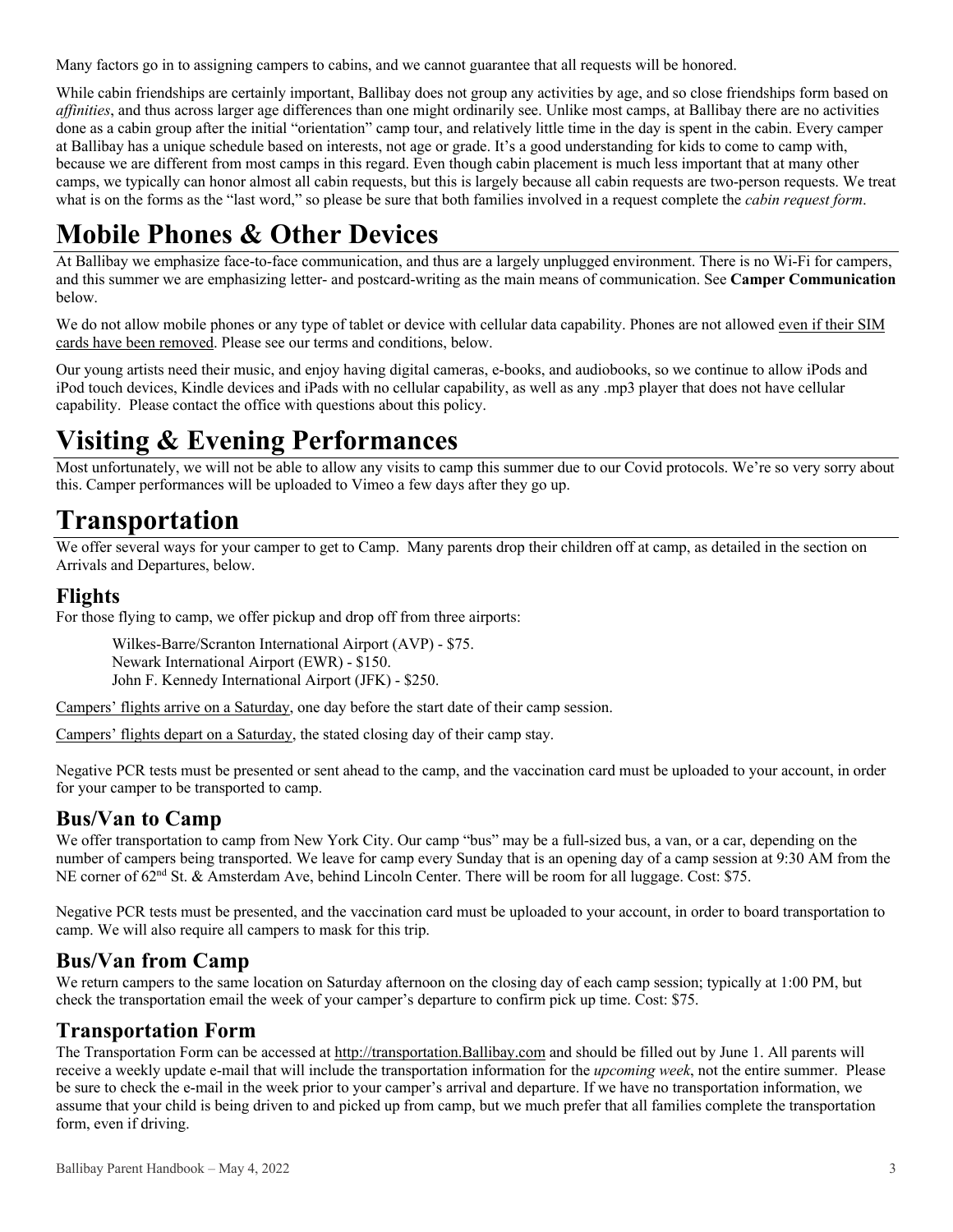### **Arrival by Car**

Our arrival protocol will be very strict. We will schedule short arrival windows for each family, and it is essential that everyone be on time for their arrival window. One of your camper's cabin counselors will greet you at your car, and you'll have a few minutes to speak with them. We ask that families do not leave their vehicles. It is of course very disappointing that we cannot offer you a tour of the camp, a chance to help your camper move in, and our usual "meet the directors and deans" sessions, but we hope you understand that this is only due to our Covid-19 precautions.

It is essential that you plan to arrive in the area early and wait so that you can hit your arrival window as precisely as possible.

There is a parking area and a wonderful view at the *Marie Antoinette Overlook*, so named because it overlooks the *French Azilum Historic Site*, which was to be the French royal family's escape settlement had they made it out of country in the 1790s. There is also a bathroom here, in the colorful local bar the "M.A." which opens at 11:00 AM: https://ballibay.family/lookout

Another beautiful stopping site is the *Wyalusing Rocks*, which also overlooks the Susquehanna river, and is an important site in Native American history, marking the intersection of the North-South Warriors' Path the East-West Wyalusing Path: https://ballibay.family/rocks

Negative PCR tests must be presented upon arrival, and the vaccination card must be uploaded to your account, in order for your camper to leave the vehicle.

### **Saturday Arrivals by Car**

We will be offering a few Saturday arrival times so that we can spread out arrivals as much as possible and facilitate early arrivals for some families for whom Saturday arrival works better. There is no additional fee for arriving the day early. *Arriving on Saturday does not change the timing of the PCR test to be taken before camp: the test must be taken 48-72 hours before a Sunday arrival, or 24-48 hours before a Saturday arrival*. Thus: if you plan a Saturday arrival, you will need to ensure that you will receive your test results within 48 hours so that you can arrive at camp with a negative result. There will be a performance for campers on Saturday night at 8:40 (the dress rehearsal for the Staff Cabaret), otherwise no activities are scheduled on Saturday or Sunday morning and afternoon.

### **Scheduling your arrival time**

We will send an invitation to a Doodle poll a few weeks before the opening day of camp:

- On the poll, please mark *all* the Sunday arrival times you could potentially arrive at camp.
- If you select *any* Saturday arrival times, we'll assume that you prefer a Saturday arrival, and we'll try to accommodate that.
- If you would like a Saturday arrival, please also select some Sunday arrival times that are possible for you, as we may not be able to accommodate all Saturday arrival requests.
- If it is absolutely essential that you arrive on Saturday, please give us a call so that we understand your situation.

Based on the poll results, we will assign every family an arrival window.

### **Departure by Car**

Pick-up will be similarly strict and scheduled. We will greet you on the road and have your camper and their luggage prepared. We again ask that families do not leave their vehicles.

**Please drive slowly on our narrow country roads!**

# **Sending Packages to Camp**

Your camper will inevitably forget something at home, or ask for something they didn't know they needed once they arrive. Packages are welcome, but *please do not send food*. We are in a rural setting, and food in the cabins attracts wild animals!

Mail and packages should be sent to: **Your Camper's Name, Camp Ballibay, 1660 Ballibay Road, Wyalusing, PA 18853**

# **Camper Communication**

### **Snail Mail**

These last two years have seen too many screens and too much electronically mediated communication. So, we're *not* going to have our usual email computers set out for the campers this summer. While email will still be available when necessary, we're going to ask everyone to bring stationery, pens, and stamps, and go "old-timey camp" for the bulk of their communication. So, make sure your camper has an address book and gathers friends' addresses before camp, and you might want to create address stickers with your home address to encourage regular communication. We will provide postcards, and campers will be encouraged to make their own postcards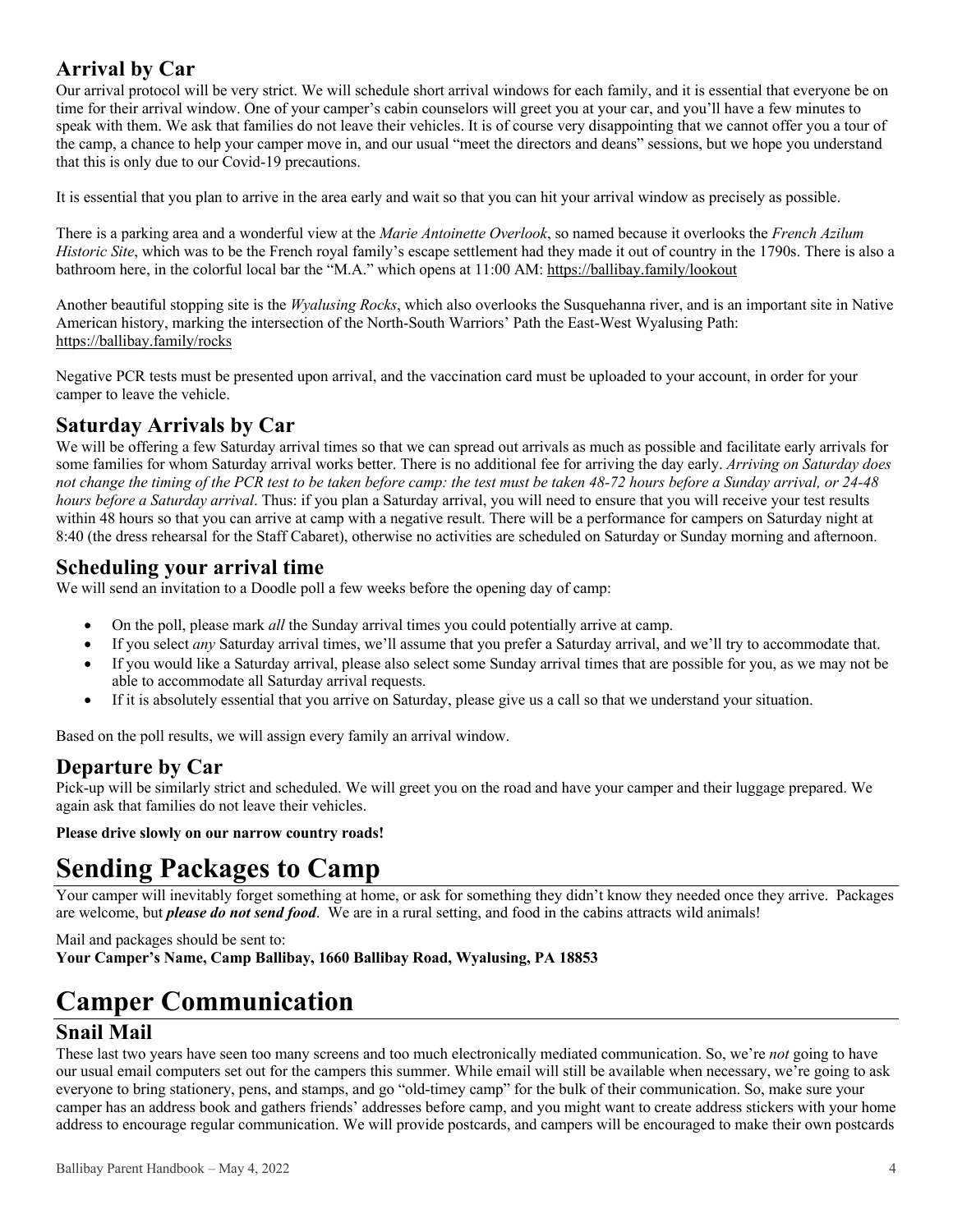in the art barn. Also, the playbills from all performances can be brought to the office and we will mail them as letters at no cost and provide the kids with replacement playbills for their memorabilia if they wish.

We also ask that you also *communicate with your camper primarily by letter or postcard*. Campers shall receive mail each day after lunch.

You camper's address is: **Your Camper's Name, Camp Ballibay, 1660 Ballibay Road, Wyalusing, PA 18853**

#### **Email**

Email will be available to campers after orientation has ended and when a camper needs to be in touch more quickly than letter or postcard, for instance to ask you to order something and have it shipped to camp.

Similarly, if you need to contact your camper more quickly than letter or postcard, you can send an email to the office and we'll print it and give it to your camper with the postal mail. We ask that you do this only when you feel it is necessary, please. Send emails to Marnie at: office@ballibayCamps.com

### **Phone Calls**

We discourage phone calls with your camper. They tend to exacerbate and prolong homesickness; and sometimes even seem to cause it. If a situation arises where we think it would be beneficial for your child to speak to you, we'll gladly arrange a call. Likewise, if you feel strongly that you need to speak with your child, please call us to discuss arranging a call. But please keep in mind that a homesick child will usually not be made to feel better by hearing your voice; we've found over many years that it will almost always have the opposite effect.

In the event that you need to convey bad news (family emergency, &c...) please call us and let us know. We need to know if your child is going to be struggling with bad news so that we can best help them through a potentially difficult time.

You can call and email the camp directors at any time, and as often as you need to, for information regarding your child's activities, adjustment, well-being, and any other aspect of camp life you'd like to discuss! 570-746-3223 or 570-746-3179.

## **Pet Policy**

Pets are not allowed on campus under any circumstances, even if only for a few minutes. There are horses, cats, and farm animals at camp that may not react well to a new animal -- even your family dog -- being introduced into the environment. Likewise, there may be campers or adults here who may not react well to your pet or may be allergic. Please leave your pets at home.

### **Head Lice**

As in any close-knit community, head lice is always a concern. We encourage you to have your child checked for head lice within two weeks before their arrival at camp. Even if no sign of lice is found, we encourage you to prophylactically treat your child with over-the-counter anti-lice shampoo before their arrival.

Even with the preventive measures in place, we will be checking each child and staff member for lice upon their arrival at camp and throughout their stay as the situation warrants. If a camper is found to have lice upon arrival, we will treat your child immediately.

### **Medical Policy**

The health and welfare of the campers is always our first priority. The camp directors to act *in loco parentis* for the purposes of medical treatment during your child's stay.

We will only seek non-routine medical treatment (anything more than ibuprofen, Benadryl, a band aid, or similar minor treatment) for your child after consultation with you unless we consider your child's health at serious risk, in which case we will act in the interest of the child's health and safety while attempting to contact you as quickly as possible.

### **Cancellation & Refunds**

Please see the camps **Terms and Conditions**, below; but, in short:

In the past, the deposit was forfeit upon cancellation for any reason, but we've changed those terms, as we felt they were not fair to families under the trying circumstances we've all been dealing with these last two years. While the deposit will not be refunded if you need to cancel, it will remain as a credit in your account that can be used towards any future session or summer, a sibling, or it can transferred to another family. To transfer to another family, the family must have an account with us on Ultracamp, but they do not need to be already registered. To initiate the transfer, simply email us.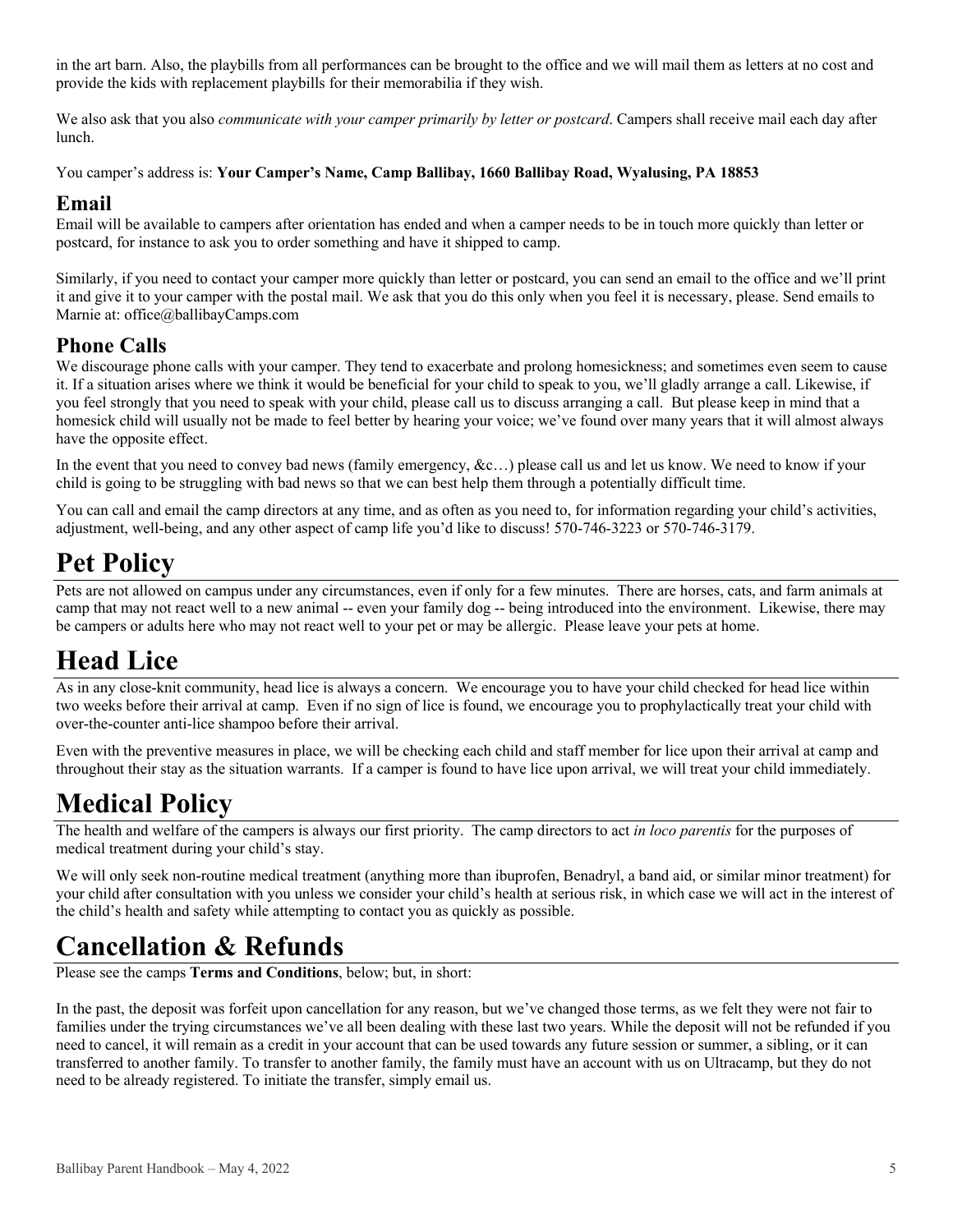# **Terms and Conditions**

These are the same terms that you agreed to during the registration process; please review them and contact us with any questions:

#### **Ballibay Terms and Conditions 2022**

• REGISTRATION AND TERMS: Pay the appropriate deposit for each camper enrolled. Due to the seasonal nature of camping there are no refunds for early departure, late arrival, dismissal, or failure to attend. Campers arriving early or staying over session dates will be charged an extra day rate. All fees must be paid by June 15 unless prior arrangements have been made with the office. Tuition includes: Laundry services, room, board, snacks, and all regular activities.

The deposit is a commitment that a child will attend camp. If a) circumstances prevent a child from attending a planned session, or b) if a session becomes unavailable, the deposit can i) be transferred to any other available session, or ii) transferred to a session in a future summer. Deposits can be transferred to siblings and between families. The deposit is refundable if the camper will be 17 years old or older on the opening day of the next available or planned camp session.

A camper who is a) required to leave camp due to infectious disease, or b) is unable to attend because the family cannot provide a negative test result for infectious disease that has been required by the camp, can have their deposit i) transferred to a future session of their choice, ii) transferred to a sibling, or iii) transferred to another family. The family will also receive a pro-rated refund of the balance of camp tuition not including the deposit. If the camper would be 17 years old or older on the opening day of the next available or planned camp session, the family will receive a pro-rated refund of the entire tuition including deposit.

*(Required) Iagree; I understand the deposit policy and that all fees must be paid by June 15 regardless of camp session.*

• Permission is hereby given to use photos, video and audio recordings, statements, and performances of campers for camp promotional purposes. Permission is also given for the camp to search the camper's possessions, cabin and activity areas for any items that are deemed inappropriate or unacceptable by the camp.

#### *(Required) I agree*

• CABIN PLACEMENT is at the discretion of the camp management. We have many years of experience in grouping children in a residential situation, balancing new and returning campers in a cabin, and the many other factors which go into cabin placement. We ask that families support our cabin placement decisions. There is a cabin request form as part of the registration process. One camper may request one other camper through this process. The request is complete when a requested camper confirms the request on his or her own form. Daisy-chain requests are permissible: Camper A requests camper B; Camper B confirms A's request and requests Camper C, &c...

*(Required) I agree to allow the camp to determine my child's cabin placement; and I understand that cabin requests will be honored when possible but are not guaranteed. I understand that cabin requests that are not completed by both campers may not be honored.*

• The Ballibay Camps will not permit campers to smoke or indulge in liquor or have in their possession any controlled substance which violates the laws of the Commonwealth of Pennsylvania. Any such camper will be dismissed from camp without refund of any part of the fee. Campers whose behavior is unacceptable or is detrimental to camp program may be dismissed after consultation with parents, without refund.

#### *(Required) I agree*

• I appoint Camp Ballibay and its directors to act in loco parentis (in place of a parent) on behalf of my child, in any way that I/we would act if I/we were personally present, with respect to any injury, illness, or medical emergency that occurs while my child is attending Camp Ballibay.

This status of in loco parentis pertaining to medical matters, includes but is not limited to: (i) providing any and all consents and authorizations to any physicians, dentist, hospital, health care providers or other persons or institutions pertaining to any emergency medications, medical or dental treatments, diagnostic or surgical procedures, or any other emergency actions as deemed necessary or appropriate in the best interests of my child; (ii) transporting my child via automobile, ambulance, or other emergency transport vehicle to the medical facility deemed to be in the best interest of my child. (iii) signing any documentation or authorizations so that Private Health Information (PHI) pursuant to the Health Insurance Portability and Accountability Act of 1996 (HIPPA) can be released and exchanged in the best interest of my child.

I understand that, while every effort will be made to contact me as the parent/guardian, care must not be withheld in the event that I am unavailable in person or by phone. Care shall be rendered as necessary for the health and safety of my child.

#### Ballibay Parent Handbook – May 4, 2022 6